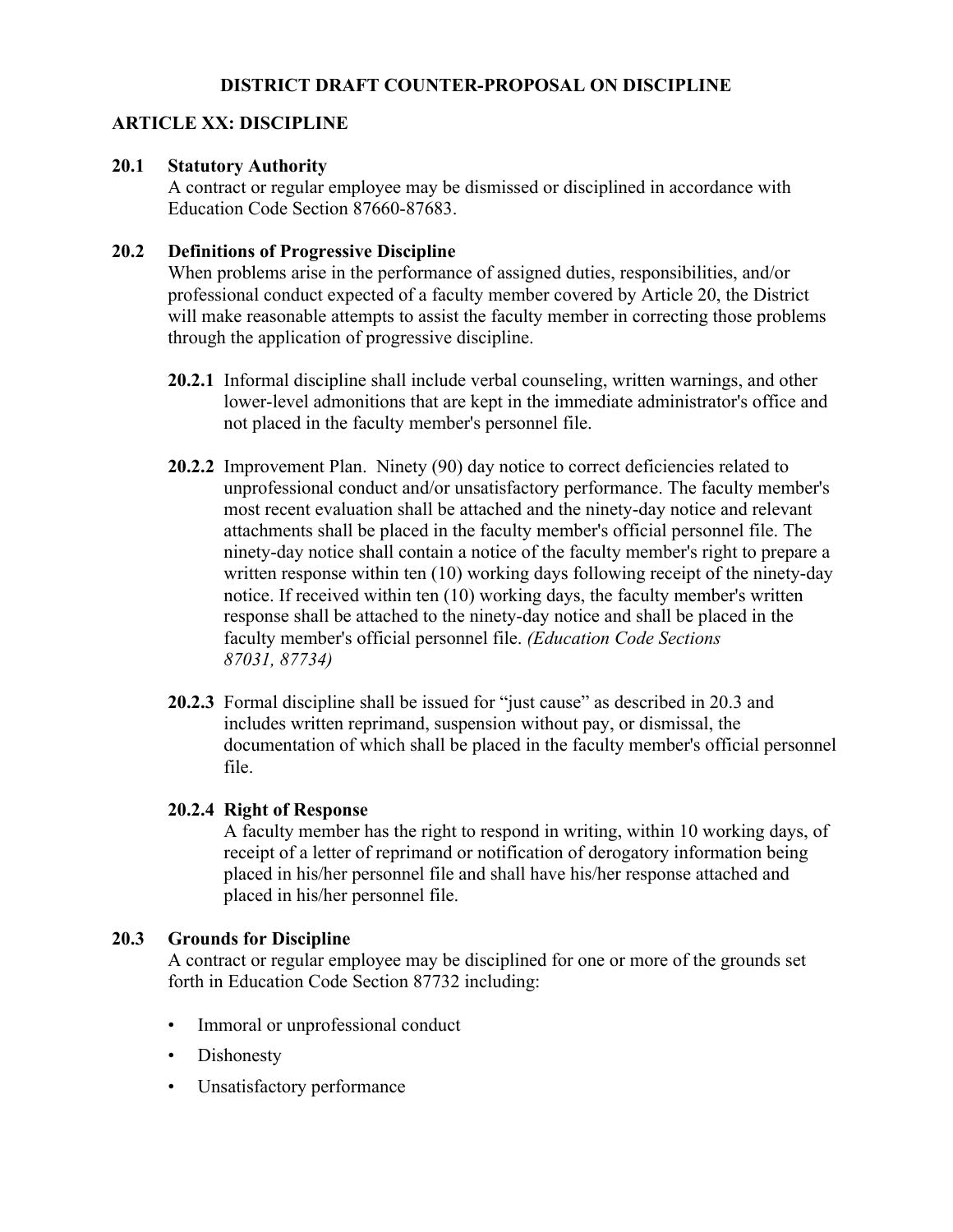- Evident unfitness for duty
- Physical or mental condition making the faculty member unfit to instruct or associate with students
- Persistent violation of or refusal to obey the school laws of the state or reasonable regulations of the Board of Governors or Trustees, or a
- Conviction of a felony or crime involving moral turpitude.

#### **Just Cause**

A faculty member shall not be reprimanded, suspended, or dismissed without just cause.

- a. The purpose of this article is to provide additional guidance and oversight for a faculty member experiencing difficulties in his/her work and to substantiate efforts at improvement.
- b. If a faculty member receives a notice of discipline, the District shall include in that notice the faculty member's right to request AFT representation regarding the issue.
- c. If a faculty member receives a written recommendation for a suspension or dismissal, the District shall include in the written recommendation the faculty member's right to request AFT representation prior to any further meeting(s) regarding the issue. In addition, the District shall notify AFT at the same time as the faculty member of the written recommendation for a suspension or dismissal.

The following are general "just cause" guidelines to be considered:

- a. The faculty member shall be adequately informed of the potential consequences of his/her conduct.
- b. A fair and objective investigation should reveal the necessity for any disciplinary action.
- c. Rules and penalties should be applied fairly and equitably.
- d. Disciplinary action should be appropriate and reasonably related tothe nature of the offense.
- e. Progressive discipline shall be utilized except for conduct which is of such a nature that progressive discipline normally would not result in corrective conduct. The elements of progressive discipline shall be administered in a timely manner.

Steps in the discipline process include the following (exceptions to these due process steps may occur when administration determines the nature of the conduct is severe or warrants an exception):